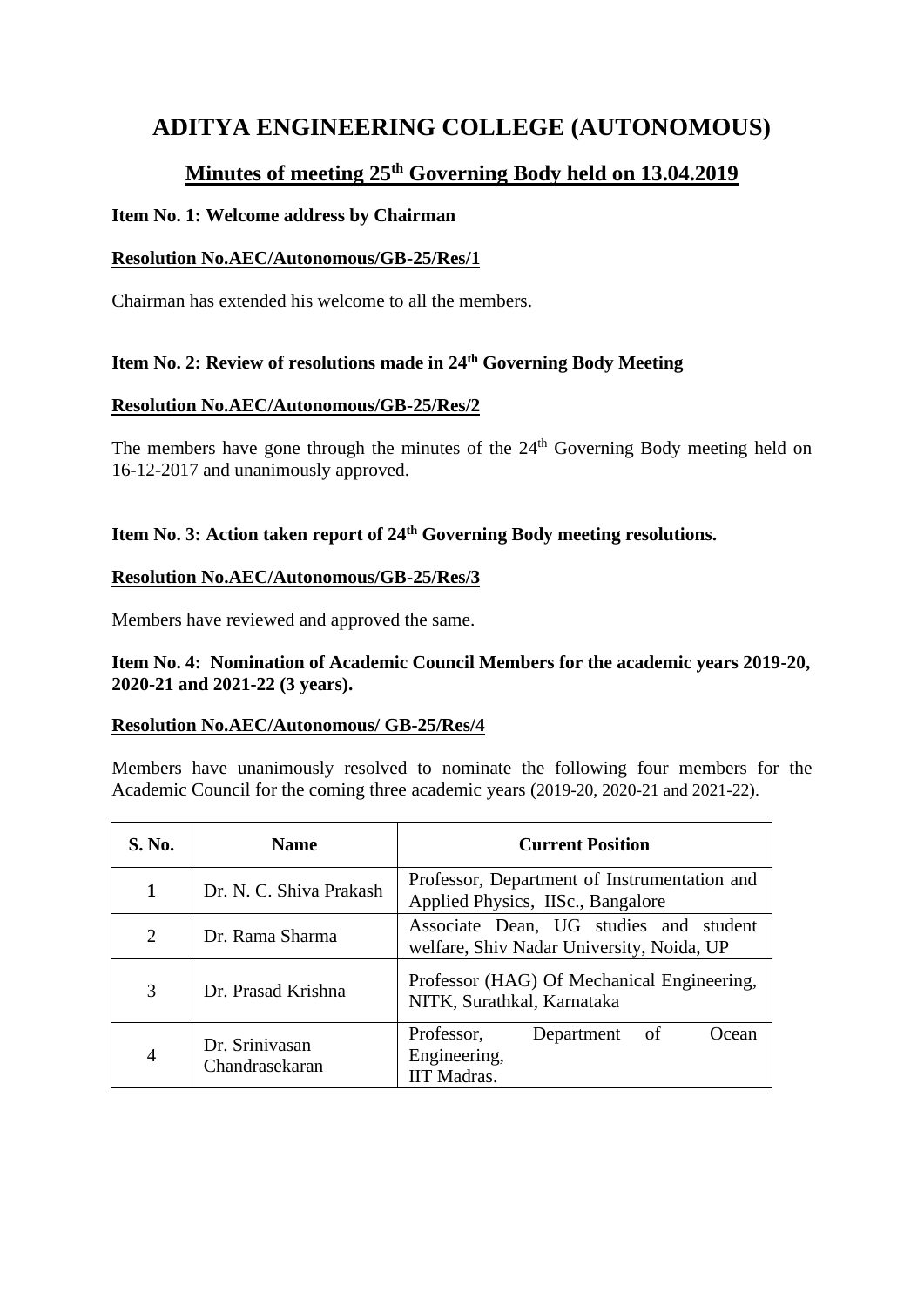## **Item No. 5: Nomination of Finance Committee members for the academic years 2019-20, 2020-21 and 2021-22 (3 years).**

## **Resolution No.AEC/Autonomous/ GB-25/Res/5**

Members have unanimously resolved to nominate the following member for the Finance Committee for the coming three academic years (2019-20, 2020-21 and 2021-22).

| S.No | <b>Name</b>                | <b>Current Position</b>         |
|------|----------------------------|---------------------------------|
|      | Mr. Sista Srinivasa Sharma | Auditor, Sista & Co, Amalapuram |

## **Item No. 6: Approval of resolutions of IV Academic Council meeting held on 05-01-2019.**

## **Resolution No.AEC/Autonomous/ GB-25/Res/6**

The members have gone through the minutes of the IV Academic Council meeting and unanimously approved.

## **Item No. 7: Approval of resolutions of II Finance Committee meeting held on 09-03-2019.**

## **Resolution No.AEC/Autonomous/ GB-25/Res/7**

The members have gone through the minutes of the II Finance Committee meeting and unanimously approved.

## **Item No. 8: Details to be discussed as per University Guidelines**

Members noted the contents as per University Guidelines and made the following resolutions.

## **Resolution No.AEC/Autonomous/ GB-25/Res/8**

Members unanimously resolved to keep uniform intake of 18 in all PG programmes as the admissions are less in some of the PG programmes.

Members unanimously resolved to award Rs. 6000/- as incentive to both Thomson and Reuter IF and Scopus Indexed publications so that more number of faculty members can be encouraged.